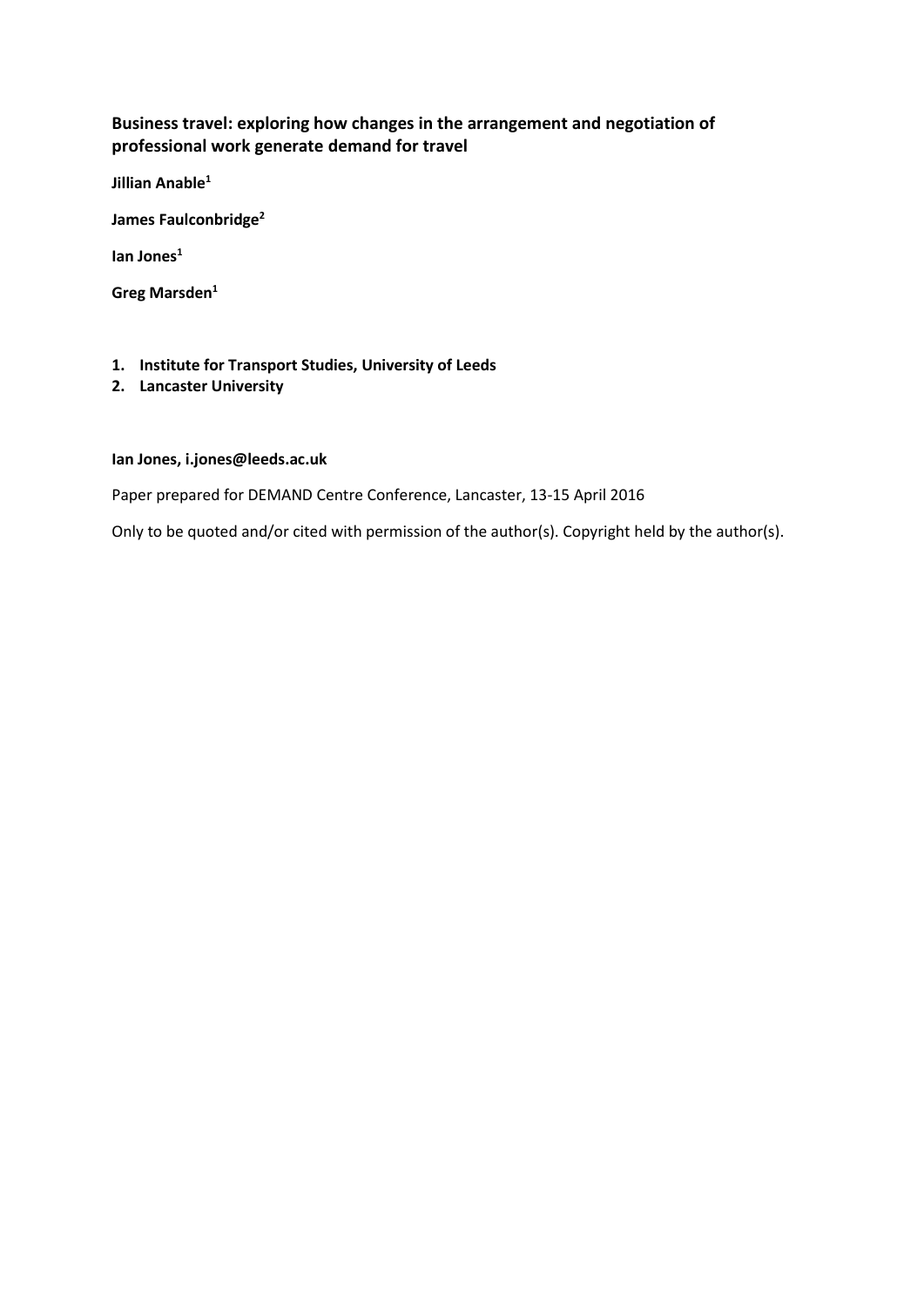# **Abstract**

Reducing carbon costs of travel remains a key policy objective for most westernised governments; including the UK. Though specific business travel data is limited (Beaverstock and Faulconbridge, 2010), available data indicates international and national business travel is stable or growing, irrespective of telecommunication use (Strengers, 2014). Studies examining the link between business travel and globalisation, meetings and technology/ infrastructure are now developed (Beaverstock et al, 2010; Jones, 2009; Sassen, 1999). Yet, this work points to more questions than solutions to reducing travel. In particular, the extent to which business travel correlates with company strategy and spatial work arrangement is uncertain (Aguiléra, 2008).

Faulconbridge et al. (2009) propose viewing business travel as one component in a wider ecology of mobility. Jones (2013) suggests shifting from description and classification of travel to understanding how travel helps achieve business outcomes. These propositions allude to adopting a sociology of business travel (Haynes, 2005); such as business travel studies informed by the 'mobility turn' (eg: Haynes, 2010; Strengers, 2014; Urry, 2003). Understanding growth in business travel therefore, requires a critical exploration of how the demand for business travel arises from the arrangement and negotiation of work; the topic of this paper.

This paper applies a *system of practice* perspective to help reveal the multidimensional factors that contribute to business travel. Preliminary findings from a case study are drawn upon to reveal how UK-based global engineering consulting firms bid and arrange work help to generate business travel. Arrangement is informed by factors such as office location and composition (eg: expertise and disciplines), public and private client relationships and coordinating multi-office project teams. Negotiation is shaped by factors such as bidding, bid assembling and project location, and how bids account for project teams and travel and the subsequent doing of work. Evidence indicates demand for business travel is not a simple story of substitution. The way work is done is changing, some of the reasons for travel are also changing. The relationship between globalisation, meetings and technology/ infrastructure and travel is acknowledged. Yet, analytically re-focusing attention to understanding how arrangement and negotiation of work generate business travel is found to create new productive research avenues to understand demands for travel. A set of factors which encourage continued high levels of business related mobility are identified and discussed; prominent being client demands, firm strategies, technology and intrinsic properties of work and projects.

## **Introduction**

Travel is often considered an afterthought and a part of doing business, or in an ever globalised workplace, understood as facilitating face-to-face contact crucial for building trust and reciprocity. Yet, in not critically unpacking this assumption, we get questions in the literature like: Why do you travel?, with the result often being a key list of tasks. Such tasks are of course important, but they don't tell us much about what creates demand for business travel in the first place.

Davidson and Cope (2003: 3) identify five types of business travel:

- Individual business travel is to fulfil a particular task requirement, for example to repair a piece of faulty machinery;
- Meetings are tied to the benefits of face-to-face contact;
- Exhibitions, trade fairs and conferences merit travel because of their potential for allowing combinations of sales, research and development and networking;
- Incentive trips are rewards to employees, for instance a week's holiday;
- Corporate hospitality relates to trips with clients, for example to sports events, designed to garner future business.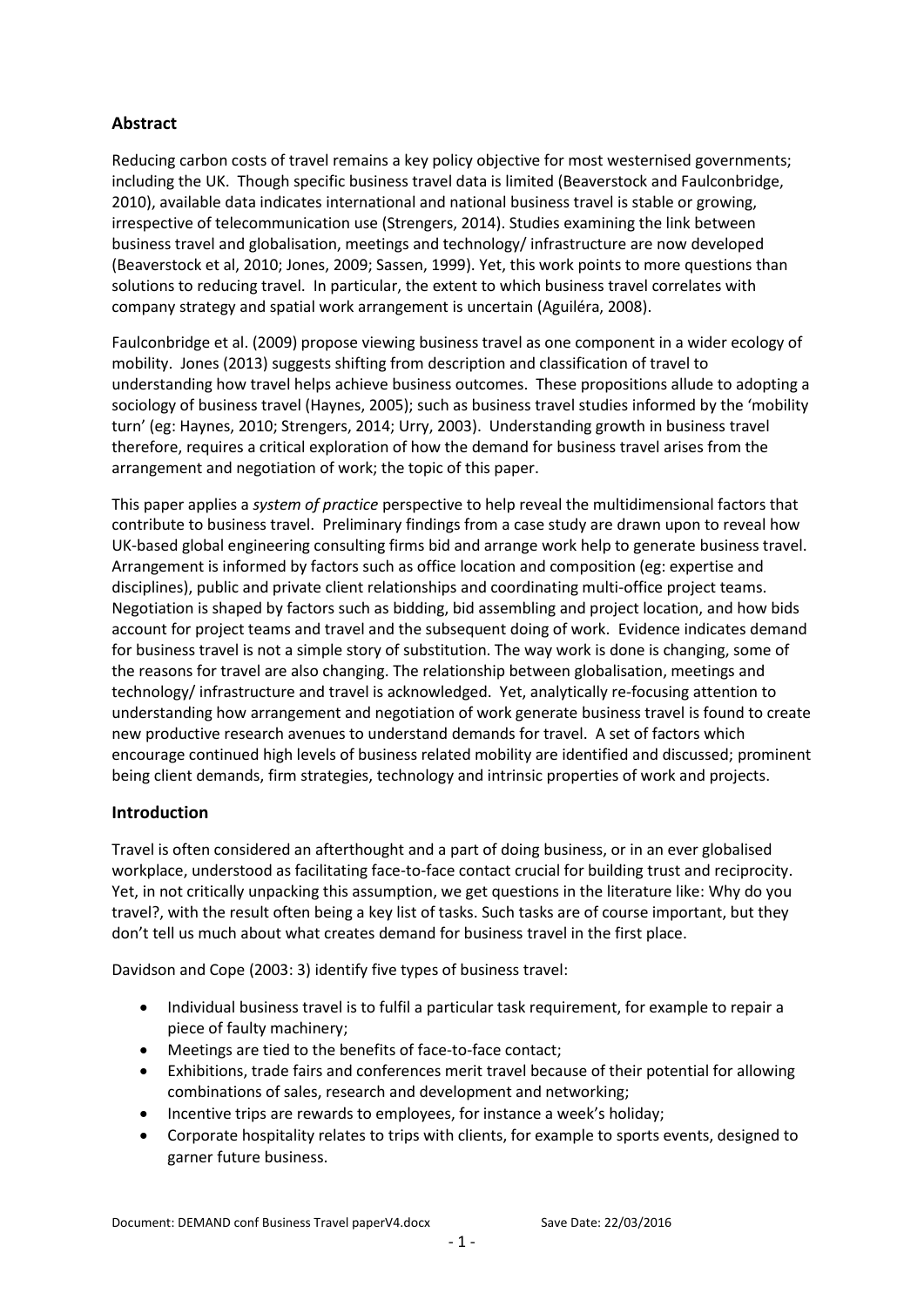Since the 1980s and up until the onset of the post-credit crisis recession, the five types of business travel identified by Davidson and Cope (2003), and the first three especially have proliferated. For instance, the Barclaycard Business Travel Survey, first launched in the mid-1990s, reveals a 32 per cent increase between 1996 and 2006 in the miles travelled by those surveyed (Barclaycard, 2006). Perhaps surprisingly, 50 per cent of those surveyed in 2008 claimed that the global credit crisis and recession, alongside worries about the carbon impact of business travel, had limited impact on miles travelled, although as noted below more recent surveys suggest otherwise (the Barclaycard survey has not been repeated since 2008).

In a national context, the UK International Passenger Survey (see Office for National Statistics, 2013) similarly documents a continuous rise in the number of visits to and from the UK for business, with a 345% rise in arrivals and 335% rise in departures between 1980 and 2007. Consequently, the volume of business travel by air in 2010 was equal to total air travel in 1980 (Haynes, 2010). This trend equates to 3.5bn individual annual business trips by air worldwide (World Bank, 2010), resulting in a worldwide annual spend of US\$856 billion on business travel (World Travel and Tourism Council, 2011).

Table 1 reviews how a number of recent studies examining the connection between spatially stretched business and the proliferation of travel. It reveals that different forms of travel are associated with functional needs (travel to compete a specific task), compulsions of proximity (travel to share a social space and time with others), and hybrid situations (when both functional needs and social compulsions exist). As Strengers (2014) points out, explanations such as those in table 1 are firmly rooted in work on the sociology of face-to-face encounter and the way (see Urry, 2003). Strengers (2014) shows, however, that travel's role also needs to be understood in terms of what the wider embodied encounter facilitates; the way touch and corporeal co-presence build mutual understanding and trust. Confirming this relationship, the industrial sectors the World Travel and Tourism Council (2011: 15) class as having high business travel demand, are those where corporate globalization and the needs for face-to-face embodied encounter outlined in table 1 have been extensively documented (Faulconbridge et al., 2009; McNeill, 2008; Millar and Salt, 2008; Jones, 2007). In these sectors, information communication technologies, and particularly videoconferencing, do not necessarily substitute for travel when the kinds of demand for mobility outlined in table 1 exist, but do act as mobility allies (Haynes, 2010) in ecologies that simultaneously use embodied travel and virtual interaction (Faulconbridge et al, 2009; Millar and Salt, 2008). There is, then, a convincing economic story tied to corporate organization and the need for face-to-face contact which forms part of the explanation of the proliferation of business travel.

A system of practice perspective however, cautions that focussing purely on economic explanations risk missing other important effects that underlie the proliferation of a practice. As part of the mobilities turn (Sheller and Urry, 2006) significant effort has been made to analyse the 'portfolios' of business mobility which produce an internationally hyper mobile class of workers (Faulconbridge et al., 2009; Millar and Salt, 2008; Salt and Wood, 2012). This literature considers how changed business practices associated with corporate globalization have, since the late 1970s, created new needs for international travel; attending meetings and conferences, and working on global projects being identified as the main reasons (Davidson and Cope, 2003; Lyons, 2013; Jones, 2007, 2013; Lassen, 2006; Strengers, 2014). The dominant explanation of mobility growth in these literatures is face-to-face contact builds trust and reciprocity which is crucial in business.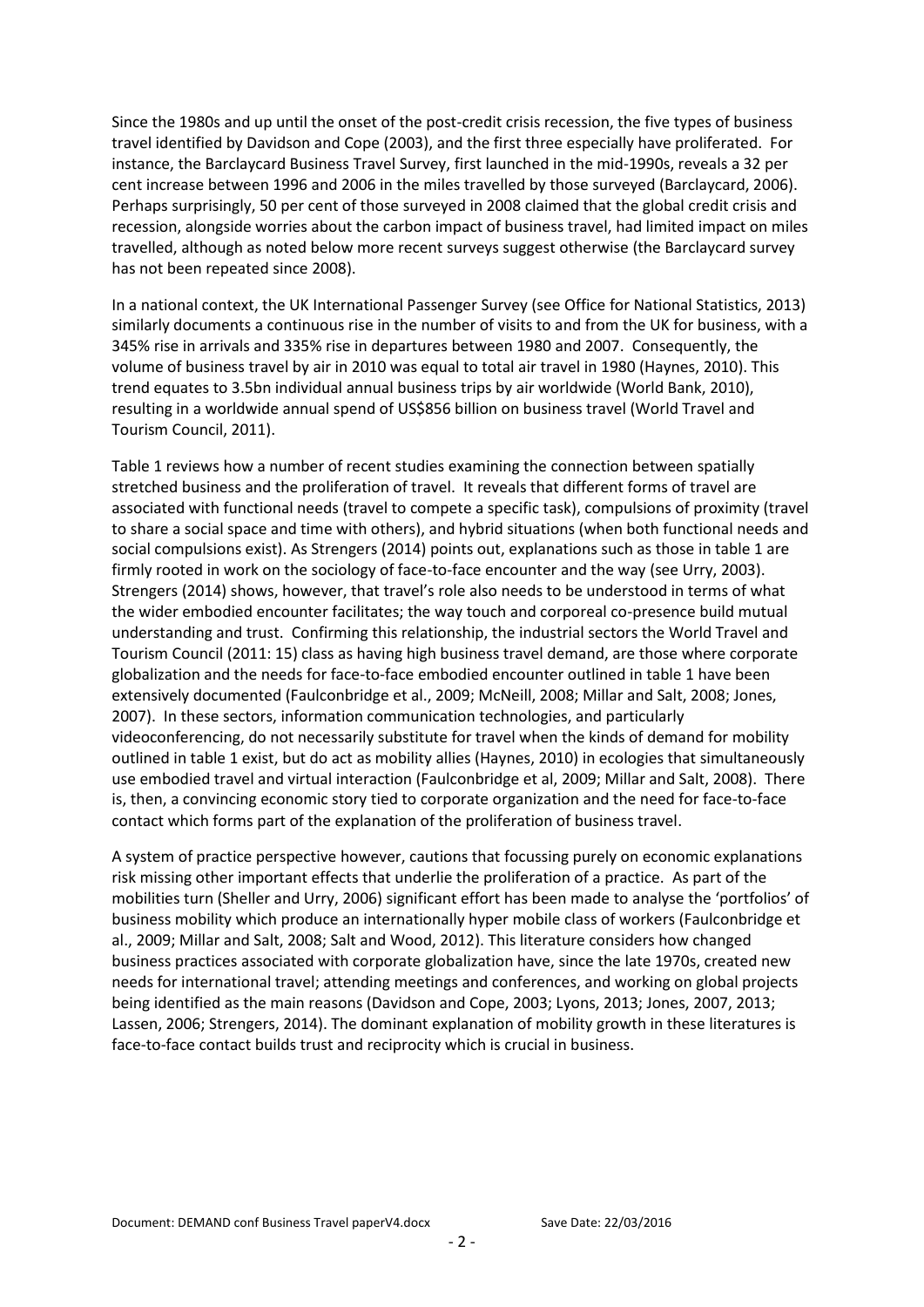|                                                                                                       | <b>Functional need</b>                                                                                                                                                                                                            | <b>Compulsions of</b><br>proximity                                                                                      | Hybrid functional &<br>proximity compulsions                                                                                                                                                                                                         |
|-------------------------------------------------------------------------------------------------------|-----------------------------------------------------------------------------------------------------------------------------------------------------------------------------------------------------------------------------------|-------------------------------------------------------------------------------------------------------------------------|------------------------------------------------------------------------------------------------------------------------------------------------------------------------------------------------------------------------------------------------------|
| <b>Jones</b> (2007):<br>intra-firm<br>management<br>practices                                         | $Operation - doing the$<br>work of the firm                                                                                                                                                                                       | Corporate control<br>and coherence -<br>culture management<br>and team building                                         | Knowledge and innovation<br><i>practices</i> – working together<br>to solve problems                                                                                                                                                                 |
| Lassen<br>$(2009)$ :<br>knowledge<br>and<br>innovation                                                | Problem solving                                                                                                                                                                                                                   | Intimacy and trust $-$<br>building bonds with<br>colleagues and<br>clients                                              | Networking – finding business<br>opportunities and developing<br>relationships to allow their<br>exploitation                                                                                                                                        |
| <b>Millar</b> and<br>Salt (2008):<br>task<br>functionality                                            | Commuters and workers<br><i>on rotation</i> – those<br>travelling or permanently<br>mobbing between sites to<br>execute a task; extended<br><i>travel</i> – those at a<br>location for months on<br>end to complete a<br>project) | Business travel -<br>trips designed purely<br>to meet and greet                                                         |                                                                                                                                                                                                                                                      |
| Urry (2003):<br>events that<br>presence is<br>essential at                                            | Legal, economic and<br>$object$ obligations $-$<br>when rules, functional<br>need, or when<br>touching/seeing/sensing<br>an object makes being<br>there vital                                                                     | Social obligations -<br>expectations of co-<br>presence (e.g., when<br>pitching to a new<br>client)                     | Event and place obligations -<br>the value gained from being at<br>a conference or visiting a place<br>(e.g., the identification and<br>building of new business<br>opportunities and contacts)                                                      |
| Wickham and<br>Vecchi<br>$(2009)$ : the<br>multi-<br>dimensional<br>production<br>and deliver<br>role | Plumbers & missionaries<br>- those who have a<br>specific piece of work to<br>complete on arrival                                                                                                                                 | Commuters – those<br>who travel not to<br>complete a specific<br>task but simply to<br>meet face-to-face<br>with others | Explorers - those who travel<br>specifically to identify and<br>build new business<br>opportunities; nomads - those<br>who are rarely at home and<br>fulfil all of the other roles<br>identified as part of constant<br>movement from place-to-place |

#### **Table 1: The forms and roles of business travel identified in existing studies**

In this context, the aim of this paper is to develop a *system of practice* perspective that can help reveal the multidimensional factors that contribute to business travel. Inspiration for this perspective comes from work associated with the mobilities turn which draws on ideas from science and technology studies to analyse systems (Cohen, 2010, 2012; Geels, 2012; Urry, 2004) and practices (Shove et al., 2012; Watson, 2012) of mobility. The practice perspective on mobility is one distinctive approach to operationalising a system of practice perspective (see for instance Shove and Walker, 2007, on the similarities and differences compared to the approach of Geels, 2012). In acknowledging differences within this body of literature, collectively, the work share a focus on the way systems of culture, economy, technology and policy *together* produce and sustain expected, normal and needed forms of mobility. It is this approach that frames our empirical analysis of to understand how UK-based global engineering consulting firms procure and arrange work helps to generate demand for business travel.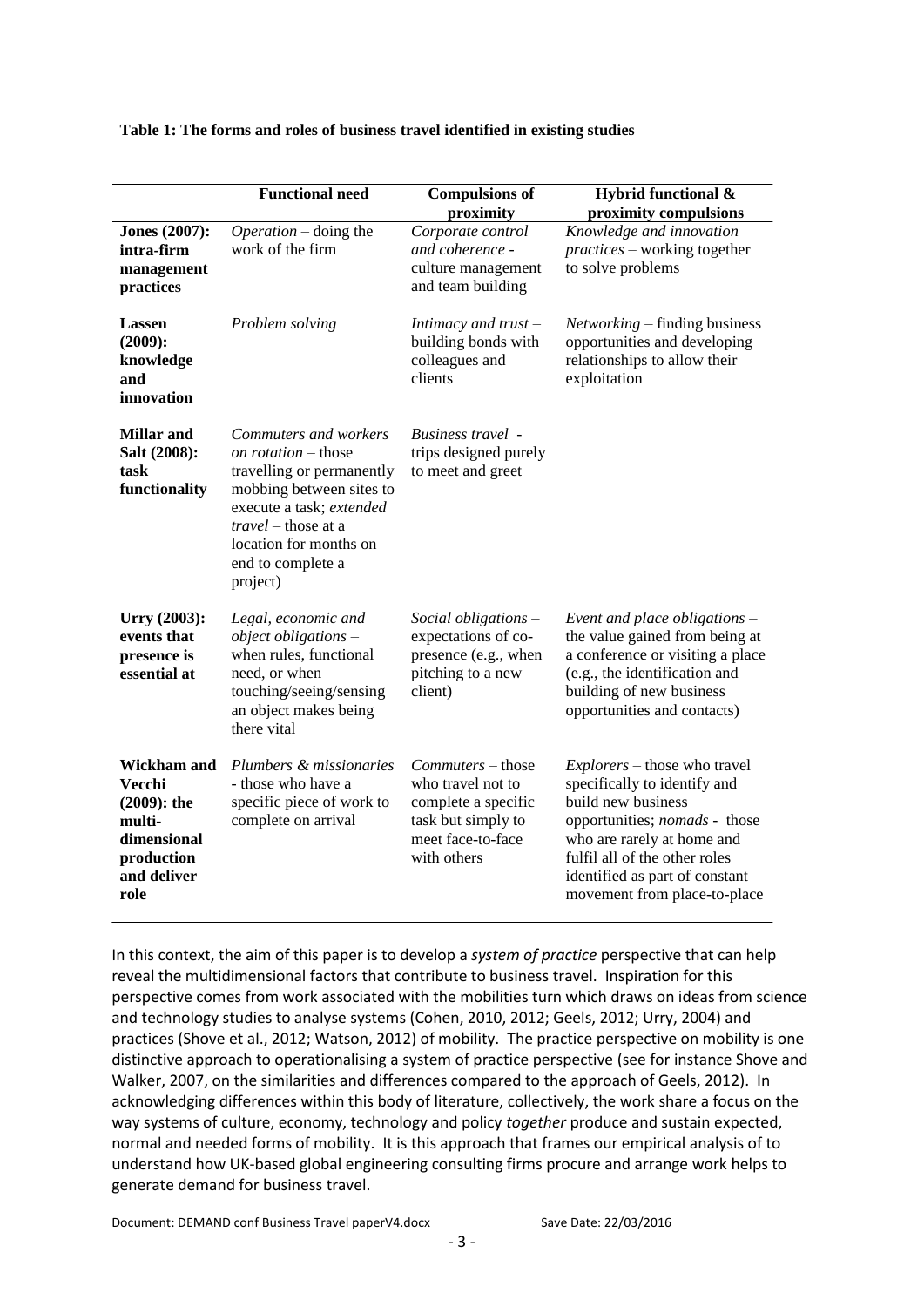## **Research methods and data collection**

The two case study firms examined and discussed in this paper have a strong England presence, yet are sufficiently large with a global reach and reputation. Business travel is defined as briefcase travel (i.e. encompassing training, conferences, internal and client face-to-face, and sales). A list of potential candidate firms was obtained from the Guardian UK 300. Based on the ranking of the top 10 firms over the past 5 years, a list of potential firms was identified and culled to two case study candidates based on professional connections with each of the top 10 firms.

The limitations and strengths to conducting a case study of a phenomenon are documented (Bryman, 2008; Yanow & Schwartz-Shea, 2006). The case study methodology adopted here reflects an information-oriented selection (see Flyvbjerg, 2006, for distinction between random and information-oriented selection). Based on four case study types identified by Flyvbjerg (2006), several relevant factors inform classifying our two case study companies as a 'critical' case study of business travel. First, the global reach of the firms are ideal to develop new knowledge around how demand for business travel is created and maintained. Second, compared to law, finance, IT and mining, the construction, civil engineering and survey consulting business sector has received significantly less attention by scholars. Third, since 2000, consolidation, globalisation and more recently the Global Financial Crises (GFC), mean our business sector constitutes a dynamic and interesting study. Finally, employees in this business sector often have higher than average annual travel trips and higher than average annual travel distance (ie: national and international).

One-on-one interviews, based on a semi-structured interview protocol was adopted as the principle research method (Denscombe, 2001); and a snowball interview technique applied (Bryman, 2008; Neuman, 2011). Slight alterations to the interview protocol reflect a decision to interview senior workers towards the end of the study. After initial introduction into each case study firm by professional contacts, participants were identified by snowball (i.e. feedback from interview participants) and criteria-specific identification (i.e. from review of corporate documents). In total, 20 interviews were conducted. Interviews were taped, transcribed and coded and analysed through QSR NVivo software. Interviews generally lasted one hour, and began by participants describing their day-to-day tasks, and then shifting to procuring and arranging work.

# **Findings**

Table 2 provides a high-level summarised account of how our case study firms create, suppress and re-constitute demand. The far left column illustrates where the agency remains strongest in relation to demanding and suppressing demand. Though not exhaustive, four key themes which emerge relate to clients, firm strategies, technology and projects and work activities. Letters adjacent to each theme reflect examples drawn from interview material. The remaining three columns summarise of how each example creates, re-constitutes and suppresses demand for travel in different ways.

| Table 2: Summary of key examples drawn from case study firms illustrating how demand for |
|------------------------------------------------------------------------------------------|
| business travel is preserved, suppressed and re-constituted                              |

|             |   | <b>Persistent demand</b>                                             | <b>Re-constitute demand</b>                                                                                     | <b>Suppress demand</b>                                                            |
|-------------|---|----------------------------------------------------------------------|-----------------------------------------------------------------------------------------------------------------|-----------------------------------------------------------------------------------|
| lients<br>ပ | Α | Expectations placed on firm<br>by client create persistent<br>demand | Negotiation between client and<br>firm suppress demand in short<br>term, re-constitute demand over<br>long term | Firms actively controlling and<br>itemising travel costs helps<br>suppress demand |
|             | B | Clients without virtual<br>technology create demand                  | Firms use virtual for intra-office<br>travel suppress demand, but not<br>external travel demand                 | Convincing client to use virtual<br>communication results in<br>suppressed demand |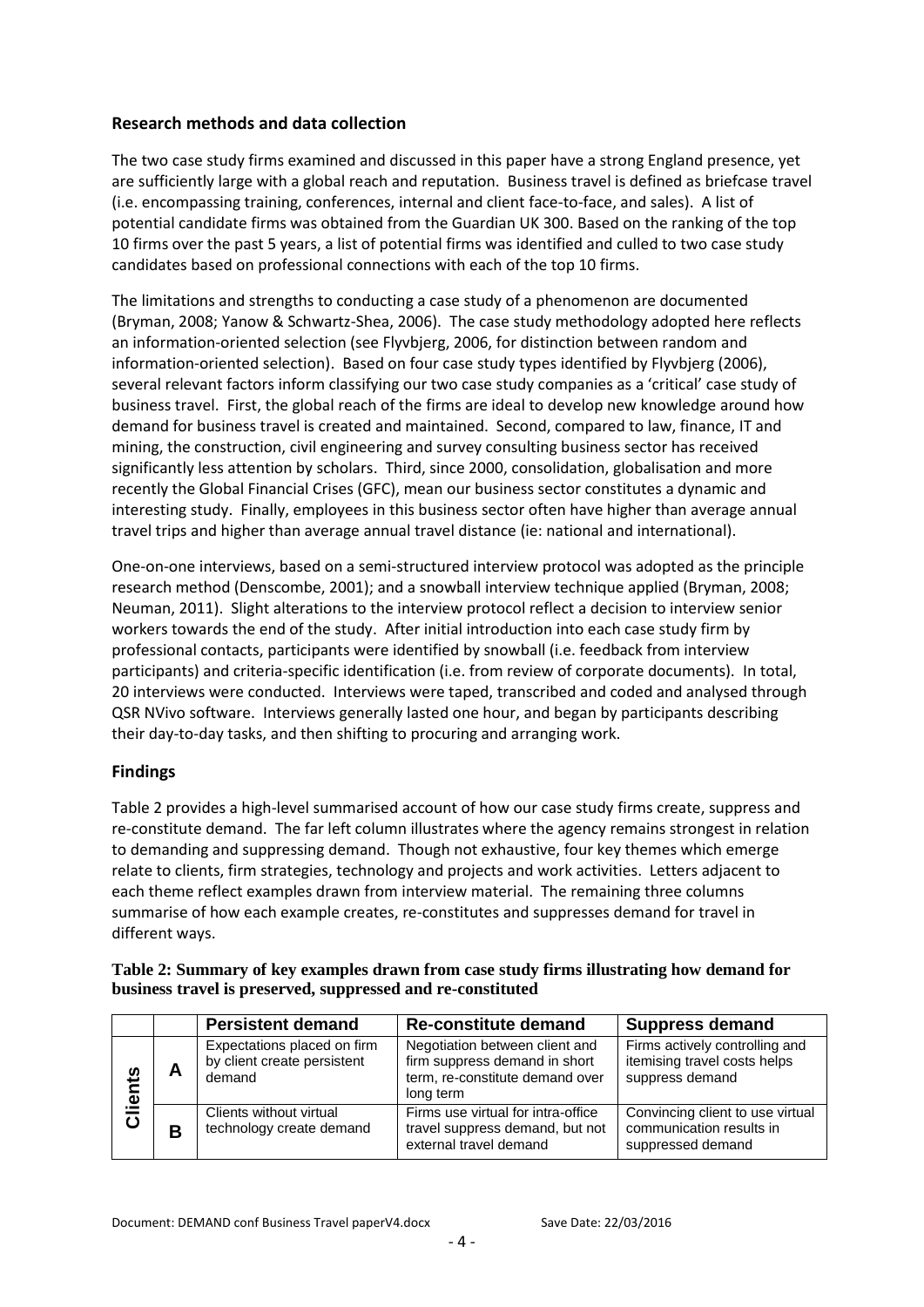| Firm strategies | $\mathbf C$ | Firm restructuring facilitates<br>increased multi-office work<br>arrangements, creating new<br>persistent demand                                  | Firm size resulting in<br>suppressed short-term travel via<br>secondments, re-constituting<br>travel in long term                          | Firm mechanisms,<br>infrastructure and policies<br>actively suppress worker travel<br>to client and offices            |
|-----------------|-------------|---------------------------------------------------------------------------------------------------------------------------------------------------|--------------------------------------------------------------------------------------------------------------------------------------------|------------------------------------------------------------------------------------------------------------------------|
|                 | D           | Firm procurement strategies<br>based on client needs and<br>firm skills, not office location,<br>create new and persistent<br>demand              | Client relationships provide<br>steady continued stream of<br>work, demand therefore based<br>on original project location                 | Firm strategies accounting for<br>scope creep helps to suppress<br>unexpected demand                                   |
|                 | Е           | Firm staff and project<br>management policies<br>explicitly create persistent<br>demand                                                           | Active bundling of activities by<br>workers suppresses some<br>travel, but re-constitutes<br>importance of geographically far<br>locations | Competencies and norms held<br>in different business areas and<br>disciplines lend themselves to<br>suppressing demand |
|                 | F           | Firm workforce deployment<br>strategies explicitly advance<br>new and persistent demand                                                           | Firm strategies advancing<br>centralised, unified approach to<br>procuring and arranging work<br>activities re-constitutes demand          | Workers actively questioning<br>work assignments                                                                       |
|                 | G           | Technology reduces<br>corporeal requirements,<br>creating new work<br>arrangements and demand                                                     | Constitutive properties of IT<br>opens new unexpected<br>communication opportunities                                                       | Firm adoption of IT actively<br>facilitates and affords virtual<br>work, resulting in suppressed<br>demand             |
| Technology      | H           | Firm advancing technology<br>as means to offshore work<br>require new skills and<br>creates new work<br>possibilities, resulting in new<br>demand | Offshoring work results in<br>increased travel over short term,<br>potential suppressed travel over<br>long term                           | Workers actively questioning<br>firm adoption of IT to facilitate<br>offshore work                                     |
| Projects/Work   | ı           | Technology can't overcome<br>intrinsic and emergent<br>properties of work activities<br>which create persistent<br>demand                         | Technological advances in<br>communication re-constitute<br>demand by facilitating multi-<br>office work arrangements                      | Advances in technology,<br>coupled with firm support, can<br>result in suppressed demand                               |
|                 | J           | Technology cannot overcome<br>constitutive properties of<br>projects themselves which<br>intrinsically create persistent<br>demand                | Technology and office layouts<br>re-constituting demand in<br>unexpected ways                                                              | Technology can unintentionally<br>accommodate constitutive<br>project properties and<br>suppress demand                |

# *Clients*

A clear theme which emerged concerns the stable and persistent relationship between demand for travel and demands placed on firms by clients. Starting with *Constructing the Team* (Latham, 1994), the UK government has conducted over 10 inquiries into procurement and contractual arrangements in the UK construction industry (CIC, 2012). Though evidence is not definite, there is some indication that a difference remains between public and private sector clients.

> The private sector is some ways perhaps more demanding in terms of deadline but they don't want to meet you unless they absolutely need to. Whereas public bodies I suppose, from having worked for one for a little while myself, there are more meetings internally there so I think that expectation almost comes out to their projects that they commission other people to do because they have to themselves feed back into so many processes and so many management boards that they have internally that, actually, they need almost a greater level of engagement with us than one of our private clients would do. (Interview 6)

Clearly, a professional tension between clients and firms has always constituted an aspect of the consulting world. Participants continually identified the importance of nurturing and maintaining client relationships. Yet, in relation to demand for travel, some clients demand less travel (private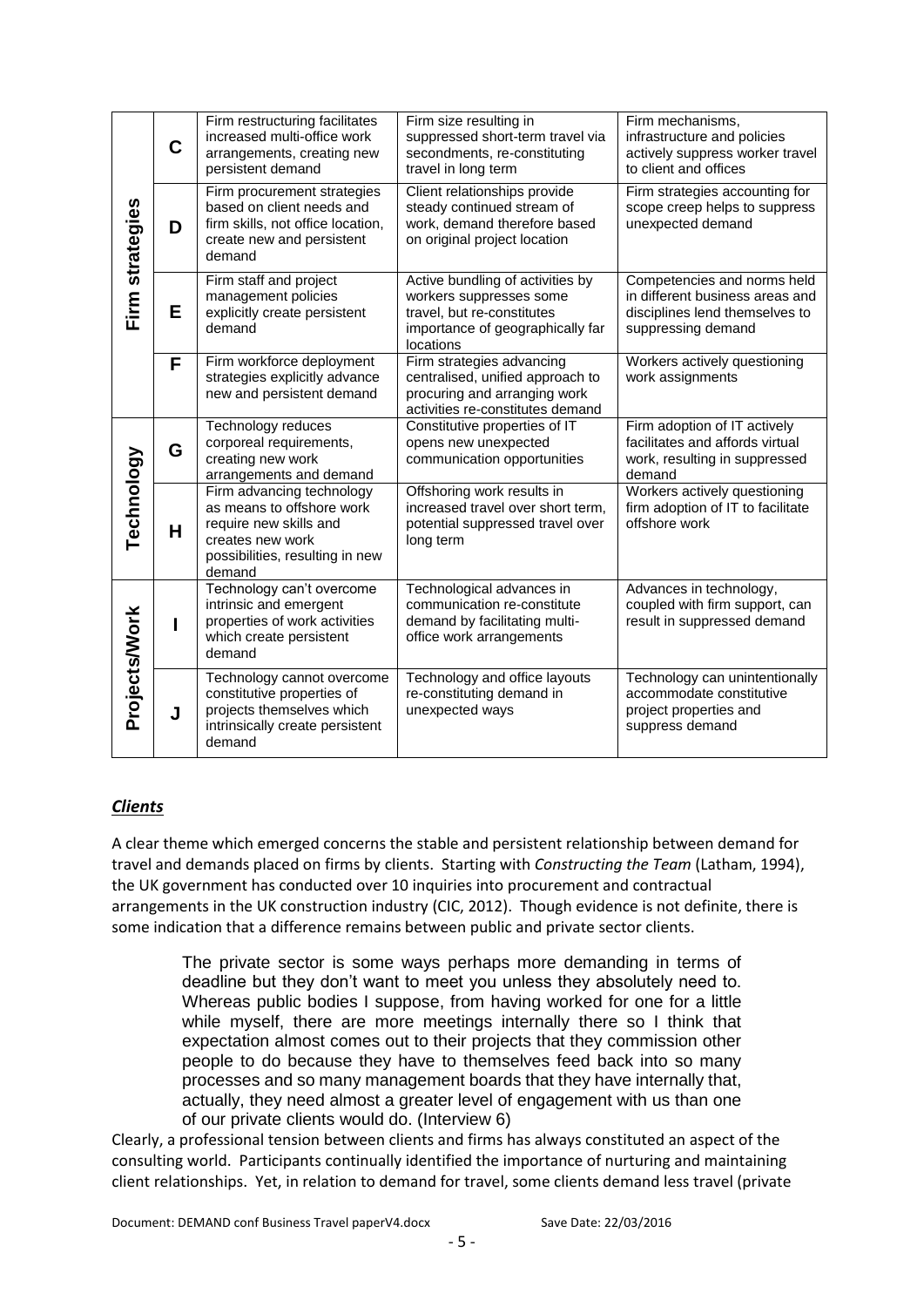sector) but others continue to demand a lot (public sector). As such, there is no easy way 'manage' demand – client expectations have powerful implications for demanding less or more travel. For example, when a senior director was pushed to explain to what extent they advance virtual communication with clients, they immediately replied,

> There are certain clients I would never even dream of suggesting some of the things I have spoken about… There is a certain amount of reverence there, and they are extremely busy people who find it easier to have face to face meetings. (Interview 19)

Persistent demands placed by clients on firms are not necessarily one directional. For example, during times of uncertainty, such as the previous GFC recession, bids placed by some firms were more influenced by the need to keep staff busy, compared with costing every single F2F meeting. As such, firm strategies for client corporeal demands appear contingent based on a variety of factors such as global and business sector financial changes, a project's prestige, and client demands.

> Sometimes the difference, where it's not quite so clear is if you've done a bit of work and they ask you to have one extra and you generally swallow one or maybe two extra meetings, depending on where you are, but what you might do is just to flag it to them just so you know, we're actually, we've said we've got this many meetings, we've been in this many meetings, we'll come to this one or we might come to these two, but beyond that, if there are any more then we'd have to ask for an additional fee, so it's trying to be clear with them. (Interview 03)

Emerging research suggests that firms now often have large uninterrupted construction portfolios (referred as 'framework' type projects) rather than, or in addition to, single one-off projects (Blismas, Sher, Thorpe, Baldwin, 2004). As such, though drawing lessons from UK government inquiries into procurement practices, project management practices continue to evolve.

A second narrative that emerged in the client theme centres on uneven technological adoption. Many interview participants commented on the importance of experts. "You're always going to get international experts that are sought after by clients" (Interview 16). In some instances, the pull of expertise came with a further assumption of co-presence, and thus re-constituted demand for travel, but in other instances, firms could convince clients of the merits of virtual communication.

Well, I mean we've just put a bid in now where we're using somebody from Campus as like an expert in that area, but he doesn't come to meetings, he dials in as an expert because it was a small, I mean this is the issue really. If it's a small commission we could blow the budget just him coming to like four meetings. But we want his expertise, so we agreed with the client and him, he'll dial into those progress meetings. (Interview 3)

In seeking to balance tight budgets, disciplinary expertise and client relations, virtual communication (from basic telephone to large data transferring and video conferencing) does provide critical affordances which suppress demand for travel. Further, use of computers, internet and telephone (for personal and conference calls with large groups) are now common everyday work items. Yet, differences between private public sector clients, along with budget cuts to local governments, interview participants almost universally reflected that tools like Skype for Business was used for internal communication between offices, rather than between firm and client.

> So there are several organisations out there who people don't use the technology on a daily basis and therefore aren't familiar with it, and we obviously are all set up for video conferencing etc. which is great internally but sometimes – particularly with public sector authorities, they are facing cuts themselves and they are not going to invest in things like this. (Interview 06)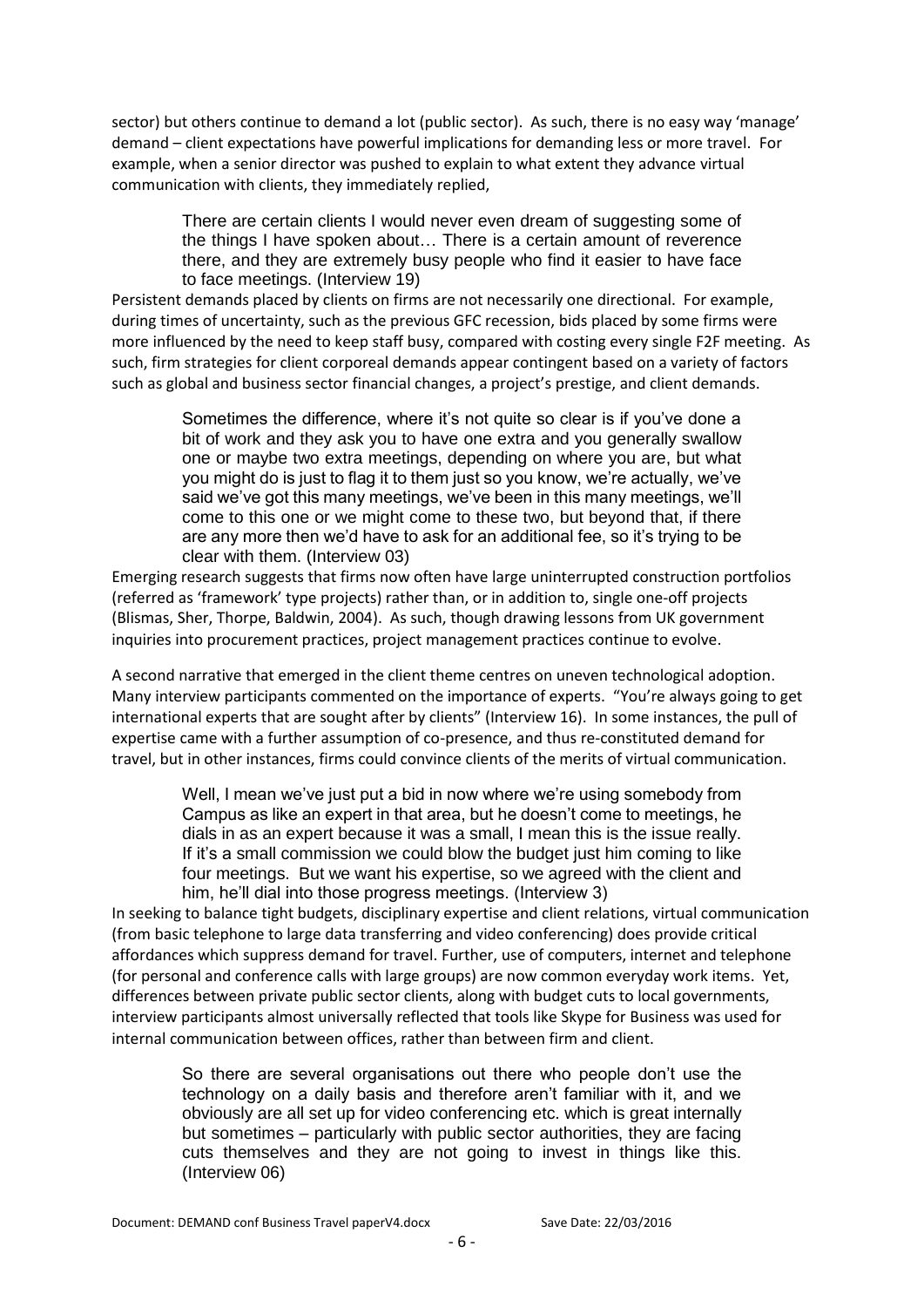Local authorities aren't very well funded. Local authorities would not have a VC capability, I can almost guarantee it. (Interview 20)

Increased uptake of Skype for Business reflect an evolution of existing technology. Improvements to the operating system represent a change in how some daily activities are conducted, yet adoption of such technology remaining uneven between firms and clients (both private and public).

## *Firm strategies*

Firm strategies appear as one of the strongest themes to emerge. Though not exclusive, strategies related to restructuring of firm business areas, procurement strategies and staff and project management and workforce deployment, were found to significantly create, facilitate, sustain and advance demand for business travel. Compared with broader trends identified which are occurring across the wider engineering consulting sector, the level of agency enacted through firm strategies represents a clear, persistent and identifiable factor in relation to suppressing or demanding travel.

> So South Africa at the minute's quite quiet, so we can pull people in from other bits, and that again is quite easy to do, I'm talking about getting somebody from South Africa involved in a project in Scarborough, because she's got the right skills and South Africa's quite quiet, and that's relatively easy as long as she wants to do that. (Interview 3) Like I said, they try and discourage you from travel, so I have worked on projects that I have never met the client, never met the project manager, never met anyone else who is working on it, it is just it is run out of a different office, and I have been asked to be involved. (Interview 8)

Yet even in relatively clear examples of a causal link between demand and travel, how firm strategies play out is temporally and contextually emergent. For instance, the net result of firm size and travel policies appears to almost re-constitute demand. Firm size can both suppress and re-constitute demand via secondments, and firm policies explicitly advance travel reduction. Central to understanding the existence of these opposing forces is continued organisational re-structuring.

Interview questions explicitly identified recent firm restructuring as a method to temporally orient participants and help with recall how things used to be, and how they are now. Yet, participants employed in either case study firm for a decade or more often remarked, "Sorry, when you said a restructuring, do you mean the recent…. I just flag that up because there have been quite a few restructures over the years within [Firm A], but we're just referring the UK one?" (Interview 16). Such remarks speak to the dynamic nature of our business sector and evidence a central motivation for choosing the sector. Both firms to varying degree had for example, altered their profit and loss accounts from traditional single office accounting to discipline and business areas. This alteration lessoned financial pressure to draw staff from a single office. Further, many interview participants mentioned explicit job indicators which had important implications for demanding travel.

> It's on our, sort of, KPIs at senior management level, so visibility, being mobile, agility, geographical agility is in very much the KPIs of the senior management team, and that's cascaded down to staff of all levels, to be fair. Probably more so for the senior component of staff and less so for, sort of, technician, graduate level, but it's definitely geographical mobility and visibility is definitely, you know, coming from the top down, very much so. (Interview 2)

Clearly the demand and need for senior staff to be visible has remained constant. Similarly, colocating a project manager near a client is critical to managing a project. Yet what has altered is the spatial distribution of staff and projects. In the case of project directors managing multiple project managers, or skill network managers managing specific skills like rail engineering, architecture or energy, the spatial distribution of these networks has expanded from one or two offices to multiple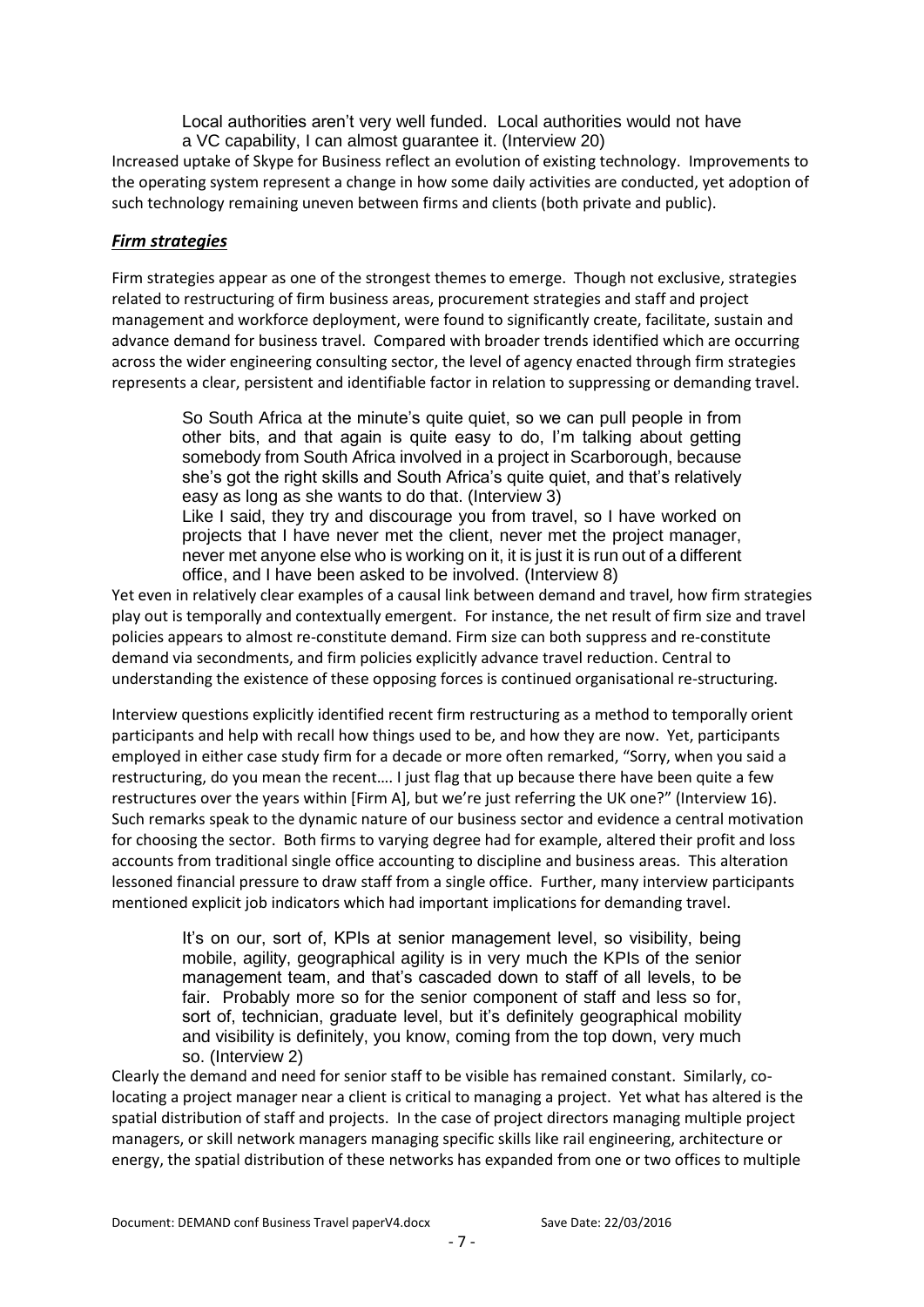offices. Further, firm procurement strategies now often target specific market sectors, such as energy and transport, resulting in looking for work, irrespective of geographical location of staff.

> so their geographical location made no influence on how we selected individuals. The project will be based in Bristol, so perhaps bar one, the project manager, we thought they were best to be based in Bristol. I think everyone else was based on the merit and the capabilities of the individual, not their location. (Interview 8)

Finally, alongside such firm procurement strategies is a deep awareness at the firm director level of a need to have a mobile workforce; strategies which are still unfolding and unsettled.

> it is made explicit to everyone that you might be required to travel to India to work, because we have got a big organisation, bigger office there, they provide support, so it has been made quite clear that not only you might have to travel around the UK, which people don't usually have an issue with, but you would probably have to travel to India as well. (Interview 8) Project managers who need to resource a project there will do everything they can from, 'Go and read your terms and conditions again,' to, 'You're not busy on anything else and you need to be busy to keep your job.' There's quite a… it's not a nice… it's the dark underbelly I think of the fact we are just a resource. (Interview 7)

Some participants mentioned joining the two case study companies because of their international reach and reputation. For staff without family or other obligations, the potential to travel to different countries remains a significant draw card. Yet, other interview participants clearly were less enthusiastic about the potential for such a mobile career.

## *Technology*

Technology is another clear theme which emerged. One of Mokhtarian's (1990) four types of relationships between technology and mobility is substitution. Historically, the rise of the telephone, followed by the internet and computer reflect textbook examples where a device did help substitute an action previously requiring co-presence. Yet, two clear narratives that emerged from the interviews question substitution.

Recent adoption of technology along with coordinating office fit outs by our case study companies concur that advances in technology can and do suppress demand for business travel.

The ability to send massive files around to each other as well…it really has cut the amount of travelling down significantly now. (Interview 14)

Although technology has helped to transfer data and speed up technical drawings, it has simultaneously fostered a work environment where workers can and often are, located everywhere.

> So with IT, it doesn't matter where anyone is, and that is increasing. (Interview 13)

The result of increased geographical worker dispersion is a work environment where traditional work bonds are uncultivated, suppressed or severed. Increased mobility not only makes cultivating professional ties challenging, but supported by increased reliance on technology and coupled with professional KPIs and responsibilities, compulsory travel by workers to accomplish staff and project management activities results in a net increase in total communication.

> Skype's brilliant, we rely on it all the time, it's a great tool. But even though technology has increased I think generally, in totality the level of communication on projects has increased in its, sort of, totality, you know….. So even though the use of Skype and everything has increased, the level of face to face meetings is still as significant as it was six, seven,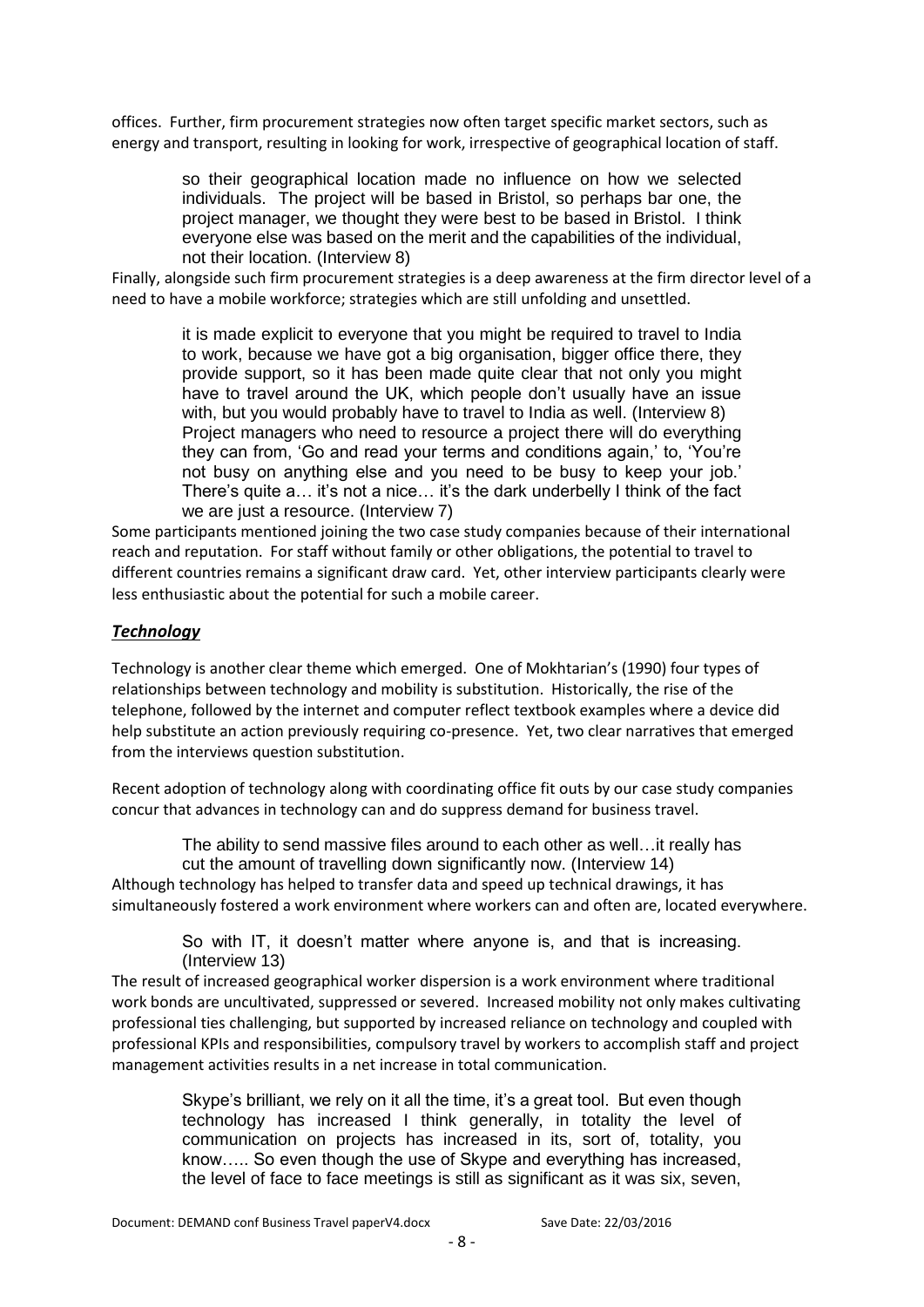eight years ago because you're still going to get the clients and the project team that need that face to face support as well. So I suppose the total level of communication and interaction has gone up, but the face to face to has also, because the use of Skype's gone up and probably face to face has gone up as well, or least stayed the same over the last five, six, seven years. (Interview 2)

An increased more mobile work population therefore, does not reflect a strict substitution of nonvirtual for virtual communication, but a transition in work practices. The nascent nature of current technology (ie: screen share not telephone) and its deployment in everyday work activities also means that professional expectation and conventions around meeting, communicating and working are in transition. A tension therefore exists between traditional modes of working, and new expectations and norms required to more fully transition to more mobile ways of working. One clear narrative demonstrating this point concerns 'the long corridor'.

> But they call it the long corridor…. rather than walking down your corridor to your CAD technician down the road, down the corner of the office, you've got this big long corridor which takes you all the way to India. So we call it the long corridor to India and they… I'm not saying doing it weekly, but we have definitely seen a marked increase in travel as a relation to that, so as a corporate we're trying to push more work their way, but it's also almost like sucked people there as well, you know, to want to travel there and have meetings and conversations and stuff. (Interview 15)

Technology and firm strategies advancing the long corridor have been in place for many years. It is therefore the combination of technology and a more explicit firm expectation to increase offshoring work which is new. In the short term, this results in increased travel; since facilitating such virtual work arrangements require new expectations and project and staff management skills. Some participants mentioned outright opposition by workers towards such virtual work arrangements. Further, though the long corridor could potentially suppress travel over the long term, reaching such a conclusion remains unclear, as many spoke of how international visits in turn opened up unexpected new work opportunities.

## *Projects and work*

A fourth and final theme which emerged in the research concerns the intrinsic properties of projects which workers work on, and work itself, or the doing of work. Strengers (2014) has previously noted the importance of understanding travel's role in terms of what the wider embodied encounter facilitates. We push this idea further by showing two related narratives which describe the limits of technology to overcome the intrinsic and emergent properties of work and projects themselves.

Many interview participants discussed their day-to-day work activities as quite developmental and multi-disciplinary. As such, completing activities and tasks can't be accomplished by locking oneself in the office alone, but instead requires contributing different parts of a project over a project's lifetime, often in different stages which have long time frames.

> So a lot of the time on this, we will review a project and we will look at the photos and we will go oh I wish we had got these sort of photos from this area, maybe we need to go on a site visit to double check? Before we do that, we will use Google Street View and if Google gives us the answer, we won't go on site. (Interview 8)

Use of technology not explicitly tailored for travel demand highlights the dynamic nature of technology. Irrespective of the original aim of Google Street View, the result is engineers not travelling to a section of motorway to take photographs. In other instances like Skype for Business, almost every participant interviewed commented on the merits of the recent version. The capability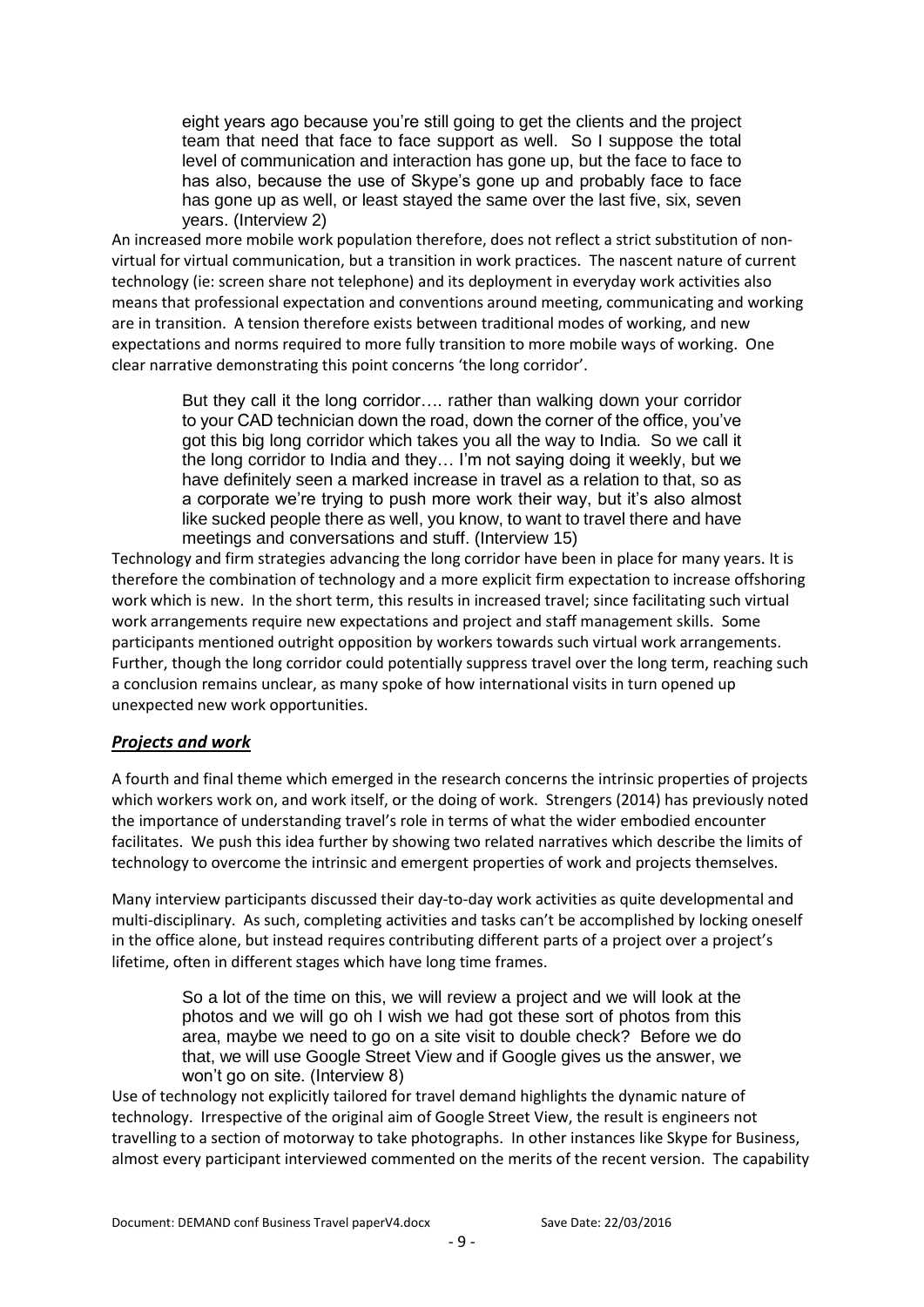to share screens and instantly connect to a conference call at one's desk provided workers similar work experiences comparable to non-virtual methods.

> I think it maybe reduces the need for lots of phone calls. It's a step change between needing a meeting or not…. Let's say you are trying to talk someone through a spreadsheet that they sent you…. You ring them up and you say, 'Okay, let's go to tab five, cell 69, let's look at the formula…' And then you can get there eventually and you can see it and you can agree it and you can spend a lot of time talking to them on the phone about all these different formulas and sharing screens actually is very useful, sharing your screen…. That probably takes at least half way towards a face to face meeting. (Interview 7)

Both case study firms have continued to promote virtual communication as a means to cut overhead costs and to increase staff billability. Though the majority of interview participants saw the benefits of technology, few could imagine a future where most of their activities were accomplished virtual.

> They don't, the dynamics are such that it doesn't, it never works as well. If Dom had been in the meeting on Tuesday in person I'm sure he would have spoke, as it was he put himself on mute and listened and then at the end I said, "Are you still there, Dom?" "Yeah." And he's like a senior guy but the dynamic is difficult to join in if you're not there in person. (Interview 3)

There is something about the intrinsic emergent properties of work and the projects worked on, which technology cannot replicate; at least in its current form. In some ways, the tether to one's desk has become stronger, and thus, the blended approach to virtual communication with the new technology, stationed at one's desk, sharing screens virtually, potentially video chatting (or not), appears to at once signify change, yet constrained by very stable aspects of daily work activities.

## **Conclusions and general reflections**

We set out to explain the change in business travel. Travel appears to be an outcome of the way work is done. The way work is done is changing, some of the reasons for travel are also changing. There remains a strong set of factors which encourage continued high levels of business related mobility. Evidence from our two case study firms suggest prominent being client demands, firm strategies, technology and intrinsic properties of work and projects.

Demand for business travel in our two case study firms illustrate a multi-layered co-evolutionary account of business travel. Different factors create new demand or preserve demand, suppress demand and re-constitute demand with often contradictory outcomes. Business travel is notoriously difficult to reduce; the emerging narrative from our two case study firms suggests why. For example, a technological bottleneck remains between what a firm can do, and what a client can do. Firms appear to recognise this gap and are applying strategies to mitigate the gap. However, technological hype continues to be proven misleading at times by very simple things like the obduracy and incompatibility of systems which renders virtual interaction problematic. Consequently, it remains unclear whether the firm-client technology gap will diminish as clients shift from older to newer systems, whether firms offset technology limits by provide systems at their end, or whether a gap will persistent into the foreseeable future. Further, business practices are premised on a mobile world; the way our case study companies have reformed exemplifies this. Both firms lock themselves into a mobile world in a variety of ways. The evolution of organisational restructures over the past decade have placed firms operating in this business sector in a trajectory that emphasises firm-wide working rather than office/regional. This trajectory geographically stretches work practices. During the recession, our case study firms minimised staff dismissal by shifting staff to over seas offices. Whereas our firms used to apply a soft glove approach to sending staff to a different office or project site, both have more explicit expectations around workforce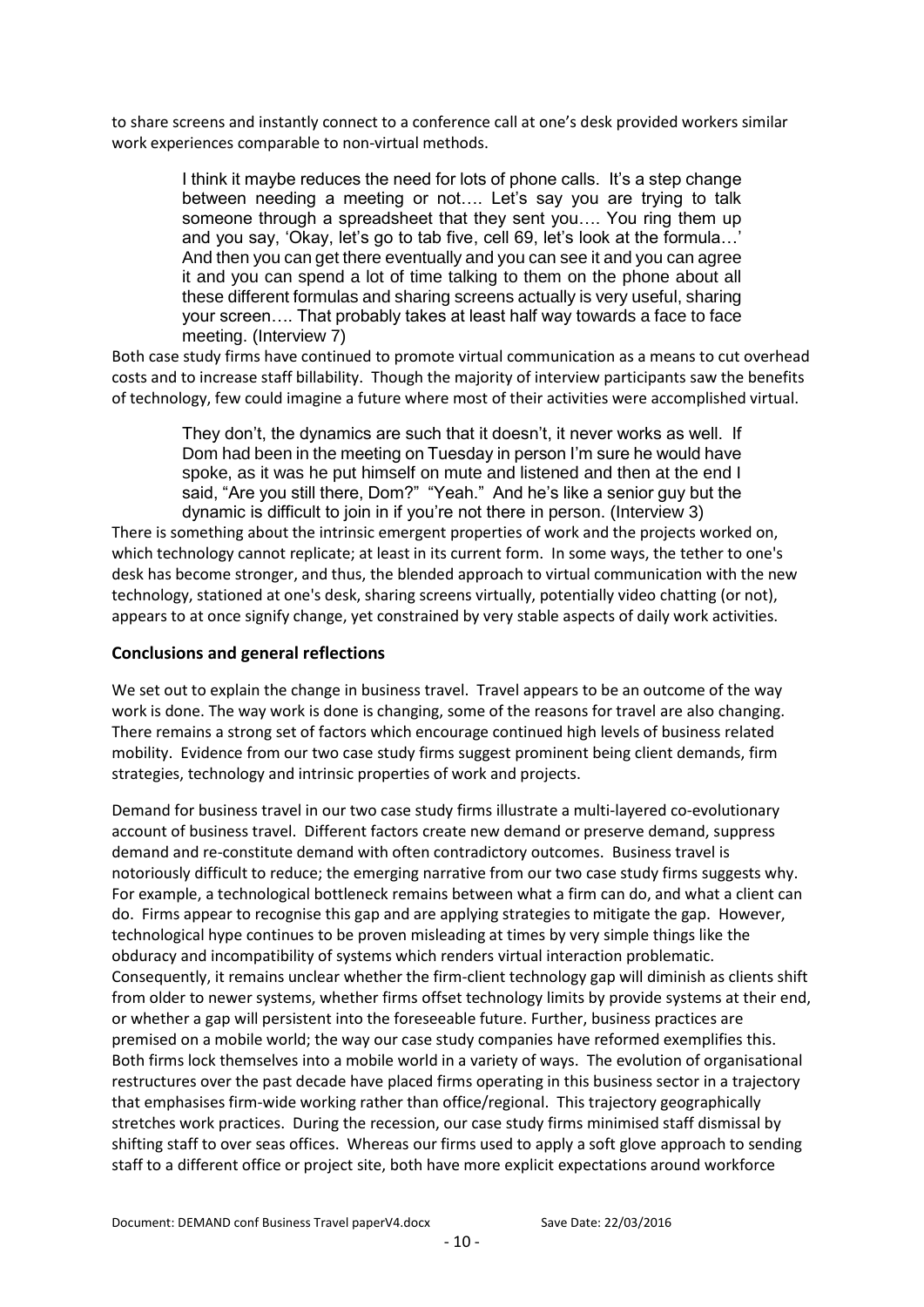deployment. The evidence is mixed, but there is indication that this change is partly the result of working in a post-recession environment, but additionally, many senior directors commented on this change as a slow decade-long trend towards targeting specific market sectors.

Highlighting the role that procurement and work arrangement practices are intimately interconnected with firms advancing a more mobile workforce helps reveal how stable and dynamic factors push in contradictory directions. Stable factors found in the business sector, along with firm culture and the physicality of the office buildings, not discussed here but identified in both case study firms, generate stable path-dependent outcomes. Yet, continual organisational restructuring generates dynamic outcomes that often pull in an opposing direction. For example, seeking to become a world leader in airport construction can provide a firm a project in which to employ and utilise their full array of specific skills sets, from geotechnical, seismic and acoustics, to civil and structural engineering and architecture. However, becoming world leaders in airport construction severally limits the potential number of projects within a specific region. Once airports are constructed or retrofitted in the UK, this means shifting staff to where the airport business is located. Consequently, in concert with the above examples concerning multi-office work arrangements and travel reduction policies, decisions made at the director/CEO level to restructure a firm based on targeting specific markets, is overall constituting more demand now than in the past due to the implied organisation of work practices.

There remains important flaws within the substitution argument. Some of the work workers do are ideal candidates for technological suppression of travel. The ability to screen share was identified by most interview participants as a fantastic advancement and used extensively whenever possible or appropriate. Yet, simplistic response to external factors explaining changing travel patterns do not hold. For example, affordances provided by technology such as flexible work and virtual communication appear to be driven (or an outcome) of dynamic external-firm factors such as the GFC and technology, but also dynamic internal-firm factors like procurement and workforce deployment strategies. Continued focus on technology to suppress demand for travel or substitute virtual for F2F presents a narrow and simplistic framing of how demand for travel is created, facilitated and reinforced. Technology has helped to challenge the need for travel, but not fully eliminate compulsion for co-presence. Specifically, technology seems to increase communications and weaken the barriers of distance. As such, whatever savings it can offer compete with a reconfiguration of work spatially which is based on easy access to an entire national skills base.

Possibilities but also limits for agency (both material and human) exist. For example, a narrow conclusion of the offshoring of work might be to highlight how the lack of skills to successfully navigate offshore work, along with sometimes outright opposition by workers towards such virtual work arrangements, undermines firm strategies aimed at reducing travel. This conclusion acknowledges material agency via affordances by technology and human agency via existing professional expectations concerning firms respecting employee work/life balance. Yet, this conclusion discounts the constitutive properties of technology identified and discussed. Technology affords and facilitates stretched working practices, which in turn further encourages more stretching. As shown, this always leads to travel of some kind. Hence technology is actually creating more demand for travel in complex but important ways.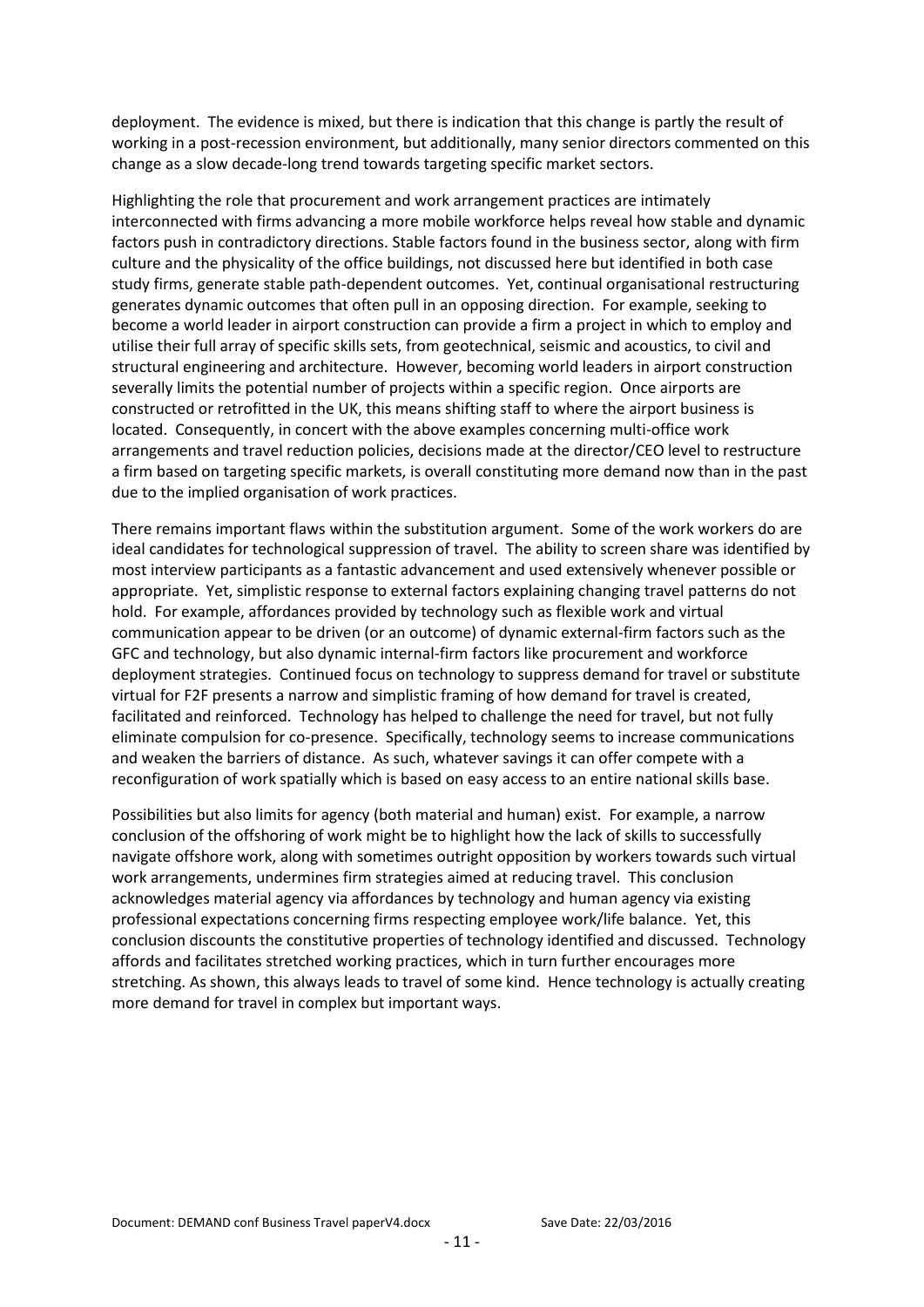## **References**

Aguiléra, A. (2008). Business travel and mobile workers. *Transportation Research Part A: Policy and Practice*, 42(8), 1109-1116.

Barclaycard (2006) *Business Travel Survey* 2006*,* Available from [http://www.barclaycardbusiness.co.uk/information\\_zone/travel/index.html](http://www.barclaycardbusiness.co.uk/information_zone/travel/index.html) [accessed 07/06/07].

Barnes T J, 2001, "Retheorizing economic geography: from the quantitative revolution to the "cultural turn"" *Annals of the Association of American Geographers* **91** 546-565

Beaverstock J V, Budd L, 2013, "International business travel in a digital world economy" *Research in Transportation Business & Management* **9** 1-4

Beaverstock, J. V., & Faulconbridge, J. (2010). 'Official' and 'unofficial' measurements of international business travel to and from the United Kingdom: trends, patterns and limitations. In J. V. Beaverstock, B. Derudder, J. Faulconbridge, & F. Witlox (Eds*.), International business travel in the global economy*. Farnham: Ashgate.

Beaverstock, J. V., Derudder, B., Faulconbridge, J., & Witlox, F. (Eds.). (2010). *International business travel in the global economy.* Farnham: Ashgate.

Blismas, N.G., Sher, W.D., Thorpe, A. and Baldwin, A.N. 2004, Factors influencing project delivery within construction clients' multi-project environments*", Engineering, Construction and Architectural Management*, 11(2), 113-125

Bourdieu P, 1990 The logic of practice (Stanford University Press)

Bowen J, 2010 The economic geography of air transportation: space, time, and the freedom of the sky (Routledge, London & New York)

Bray R, 2006, "Companies rail at staff flying under the radar" *Financial Times* **April 5th** 10

Bryman, A. (2008). *Social research methods*. New York: Oxford University Press.

Budd L, Griggs S, Howarth D, Ison S, 2011, "A fiasco of volcanic proportions? Eyjafjallajökull and the closure of European airspace" *Mobilities* **6** 31-40

Business Traveller, 2011, How to cope with: work-life balance *Business Traveller* 24th November Available at <http://www.businesstraveller.com/news/how-to-cope-with...-work-life-balance> [last accessed 28/05/14]

Business Traveller, 2006, Your guide to becoming a smart traveller Business Traveller 1<sup>st</sup> April Available at [http://www.businesstraveller.com/archive/2006/april-2006/special-reports/your](http://www.businesstraveller.com/archive/2006/april-2006/special-reports/your-guide-to-becoming-a-smart-traveller)[guide-to-becoming-a-smart-traveller](http://www.businesstraveller.com/archive/2006/april-2006/special-reports/your-guide-to-becoming-a-smart-traveller) [last accessed 28/05/14]

Campbell, J, 2012, The Frequent Traveler: Fitter, Happier, More Productive Business Travel News, 23rd October Available at [http://www.businesstravelnews.com/Business-Travel-Research/The-](http://www.businesstravelnews.com/Business-Travel-Research/The-Frequent-Traveler--Fitter,-Happier,-More-Productive/?a=btn)[Frequent-Traveler--Fitter,-Happier,-More-Productive/?a=btn](http://www.businesstravelnews.com/Business-Travel-Research/The-Frequent-Traveler--Fitter,-Happier,-More-Productive/?a=btn) [last accessed 28/05/14]

Caswell, M, 2012, "Social media won't replace face-to-face meetings, says Airbus survey" *Business*  Traveller 6<sup>th</sup> July, available at [http://www.businesstraveller.com/news/social-media-wona-t](http://www.businesstraveller.com/news/social-media-wona-t-replace-face-to-face-meetin)[replace-face-to-face-meetin](http://www.businesstraveller.com/news/social-media-wona-t-replace-face-to-face-meetin) [last accessed 28/05/14]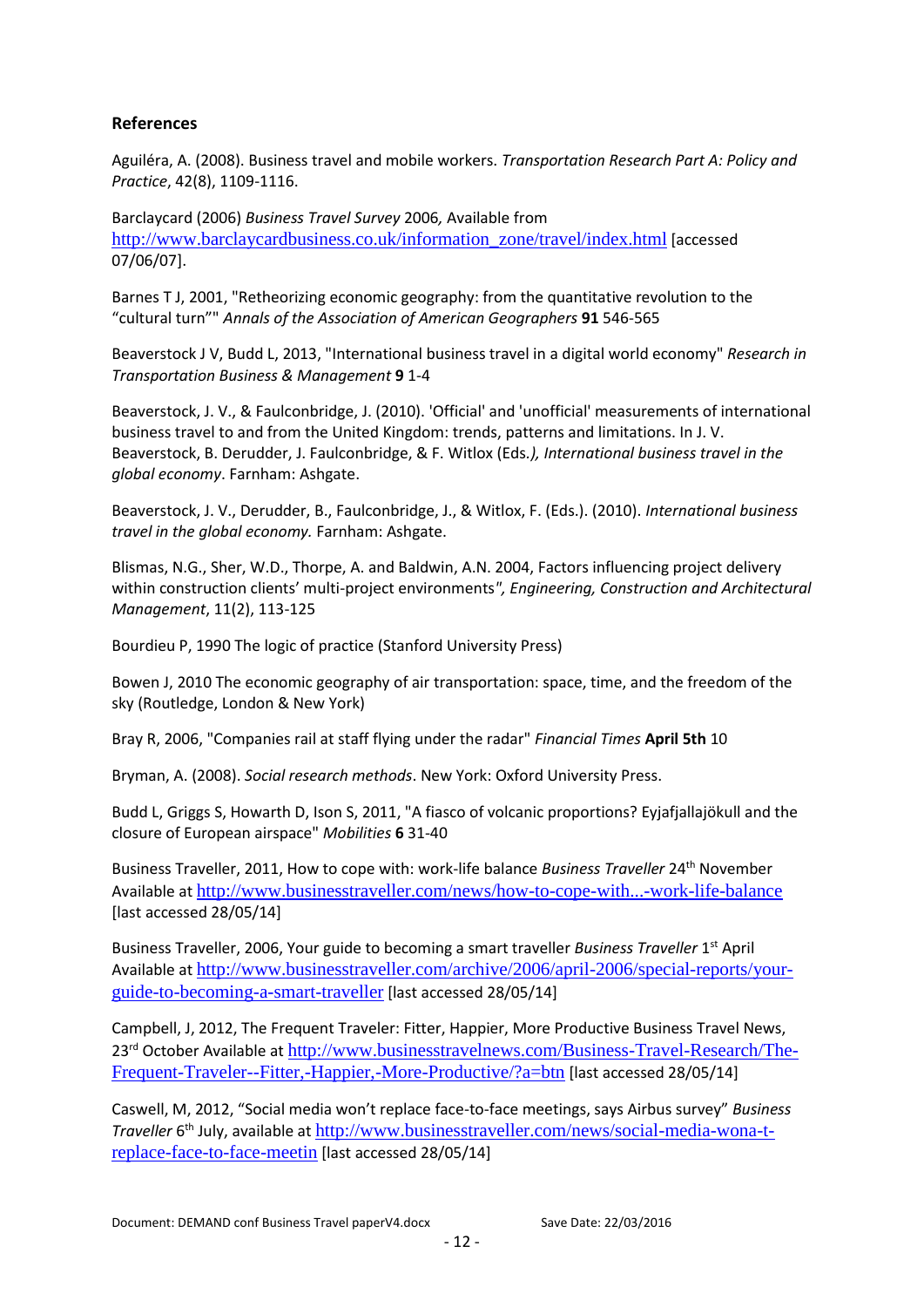CIC, 2012, *A better deal for public building: Report from the commission of inquiry into achieving best value in the prcurement of construciton work*. London: Construction Industry Council.

Cohen M J, 2010, "Destination inknown: Persuing sustainable mobility in the face of rival societal aspirations" *Research policy* **39** 459-470

Cohen M J, 2012, "The future of automobile society: a socio-technical transitions perspective" *Technology Analysis & Strategic Management* **24** 377-390

Collins, R, 2002, *The Survivor's Guide to Business Travel* London: Kogan Page Ltd.

Davidson R, Cope B, 2003 *Business travel.* (Pearson, Harlow)

Davies Z G, Armsworth P R, 2010, "Making an impact: The influence of policies to reduce emissions from aviation on the business travel patterns of individual corporations" *Energy Policy* **38** 7634-7638

DeFrank R S, Konopaske R, Ivancevich J M, 2000, "Executive travel stress: Perils of the road warrior" *The Academy of Management Executive* **14** 58-71

Demel B, Mayrhofer W, 2010, "Frequent business travelers across Europe: Career aspirations and implications" *Thunderbird International Business Review* **52** 301-311

Denscombe, M. (2001). *The good research guide*. Buckingham: Open University Press.

Elliott A, Urry J, 2010 *Mobile lives* (Routledge, London)

Espino C M, Sundstrom S M, Frick H L, Jacobs M, Peters M, 2002, "International business travel: impact on families and travellers" *Occupational & Environmental Medicine* **59** 309

Faulconbridge, J. R., Beaverstock, J. V., Derudder, B., & Witlox, F. (2009). Corporate ccologies of business travel in professional service firms: working towards a research agenda. *European Urban and Regional Studies*, 16(3), 295-308.

Faulconbridge J R, 2010, "Global architects: learning and innovation through communities and constellations of practice" *Environment and Planning A* **42** 2842-2858

Faulconbridge J R, 2012, "Economic geographies of power: Methodological challenges and interdisciplinary analytical possibilities" *Progress in Human Geography* **36** 734-756

Flyvbjerg, B. (2006). *Making social science matter: Why social inquiry fails and how it can succeed again*. Cambridge: Cambridge University Press.

Geels F W, 2012, "A socio-technical analysis of low-carbon transitions: introducing the multi-level perspective into transport studies" *Journal of Transport Geography* **24** 471-482

Gossling S, Nilsson J H, 2010, "Frequent flyer programmes and the reproduction of aeromobility" *Environment and Planning A* **42** 241-252

Grabher G, 2001, "Ecologies of creativity: the village, the group and the heterarchic organisation of the British advertising industry. " *Environment and Planning A* **33** 351-374

Gustafson P, 2006, "Work-related travel, gender and family obligations" *Work, Employment and Society* **20** 513-530

Gustafson P, 2012, "Managing business travel: Developments and dilemmas in corporate travel management" *Tourism Management* **33** 276-284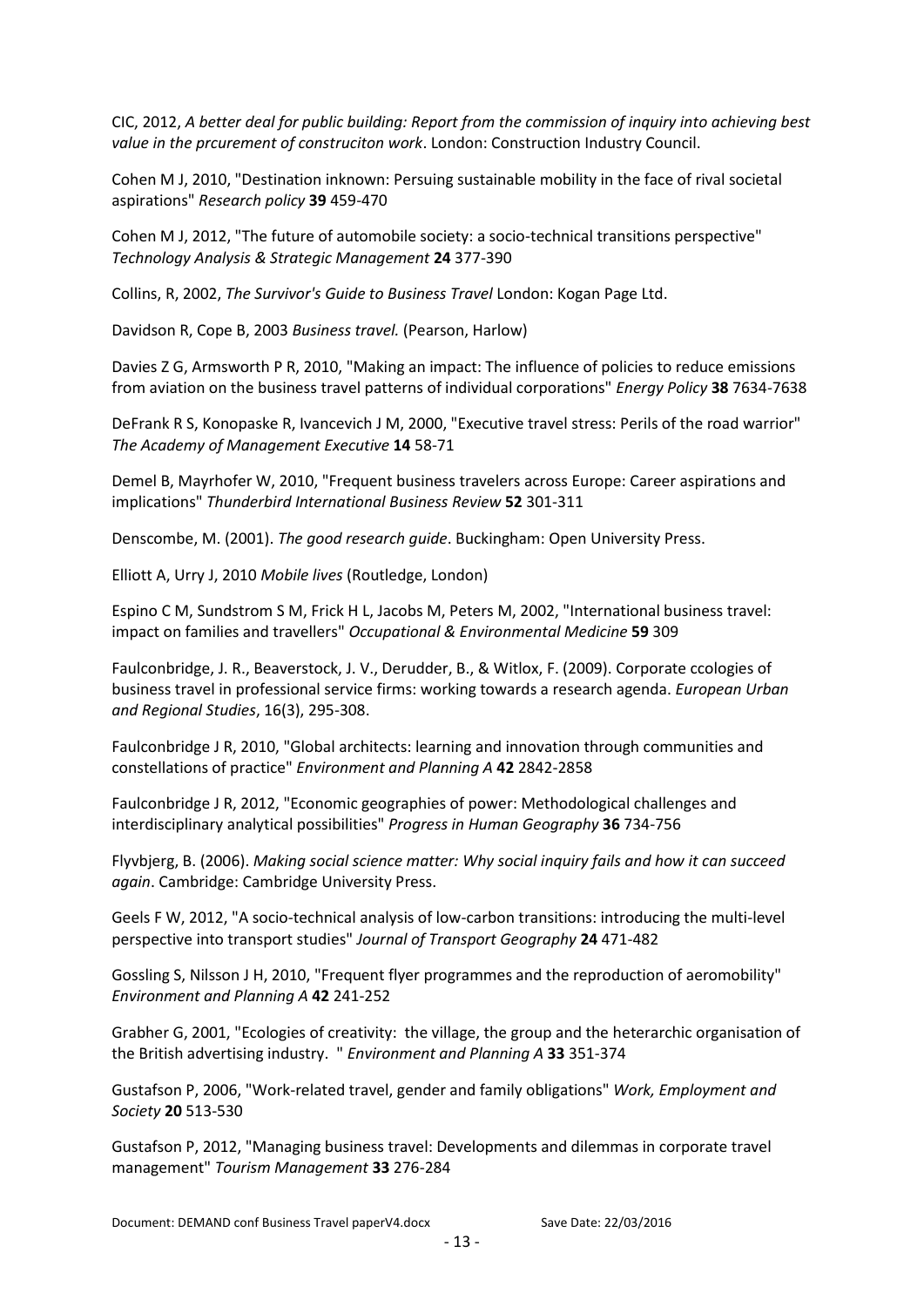Gustafson P, 2014, "Business Travel from the Traveller's Perspective: Stress, Stimulation and Normalization" *Mobilities* **9** 63-83

Harvard Business Review (2009) Managing across distance in today's econmic climate: the value of face-to-face communication (Harvard Business Review, New York)

Haynes, P. (2010). Information and Communication Technology and International Business Travel: Mobility Allies? *Mobilities*, 5(4), 547-564.

Haynes, P., Vecchi, A., & Wickham, J. (2006). Flying Around the Globe and Bringing Business Back Home? Discussion Paper No. 173. Available at SSRN: http://ssrn.com/abstract=925870 or http://dx.doi.org/10.2139/ssrn.925870.

Hitchings R, 2012, "People can talk about their practices" *Area* **44** 61-67

Holley D, Jain J, Lyons G, 2008, "Understanding Business Travel Time and Its Place in the Working Day" *Time & Society* **17** 27-46

Hudson K, 1972 *Air travel: a social history* (Rowman and Littlefield, New Jersey)

Ivancevich J M, Konopaske R, Defrank R S, 2003, "Business travel stress: a model, propositions and managerial implications" *Work & Stress* **17** 138-157

Jain J, Lyons G, 2008, "The gift of travel time" *Journal of Transport Geography* **16** 81-89

Jonas, D, 2013, "MMC Keeps It Personal In Latin American Consolidation" *Business Traveller News* 22<sup>nd</sup> May Available at [http://www.businesstravelnews.com/Travel-Management/MMC-Keeps-](http://www.businesstravelnews.com/Travel-Management/MMC-Keeps-It-Personal-In-Latin-American-Consolidation/?a=trans)[It-Personal-In-Latin-American-Consolidation/?a=trans](http://www.businesstravelnews.com/Travel-Management/MMC-Keeps-It-Personal-In-Latin-American-Consolidation/?a=trans) [last accessed 28/05/14]

Jones A, 2007, "More than 'managing across borders"? The complex role of face-to-face interaction in globalizing law firms " *Journal of Economic Geography* **7** 223-246

Jones A, 2008, "The rise of global work" Transactions of the Institute of British Geographers **33** 12-26

Jones, A. (2013). Conceptualising business mobilities: towards an analytical framework. *Research in Transportation Business & Management*, 9(0), 58-66.

Julsrud T E, Hjorthol R, Denstadli J M, 2012, "Business meetings: do new videoconferencing technologies change communication patterns?" *Journal of Transport Geography* **24** 396-403

Kanafani A, Ghobrial A A, 1985, "Airline hubbing--Some implications for airport economics" *Transportation Research Part A: General* **19** 15-27

Larner W, 2000, "Neo-liberalism: Policy, ideology, governmentality" *Studies in political economy* **63** 5-25

Lassen, C, 2009, "Networking, knowledge organizations and aeromobility" *Geografiska Annaler: Series B, Human Geography*, 91(3), 229-243.

Lassen C, 2006, "Aeromobility and work" *Environment and Planning A* **38** 301-312

Lassen C, 2010, "Environmentalist in business class: An analysis of air travel and environmental attitude" *Transport Reviews* **30** 733-751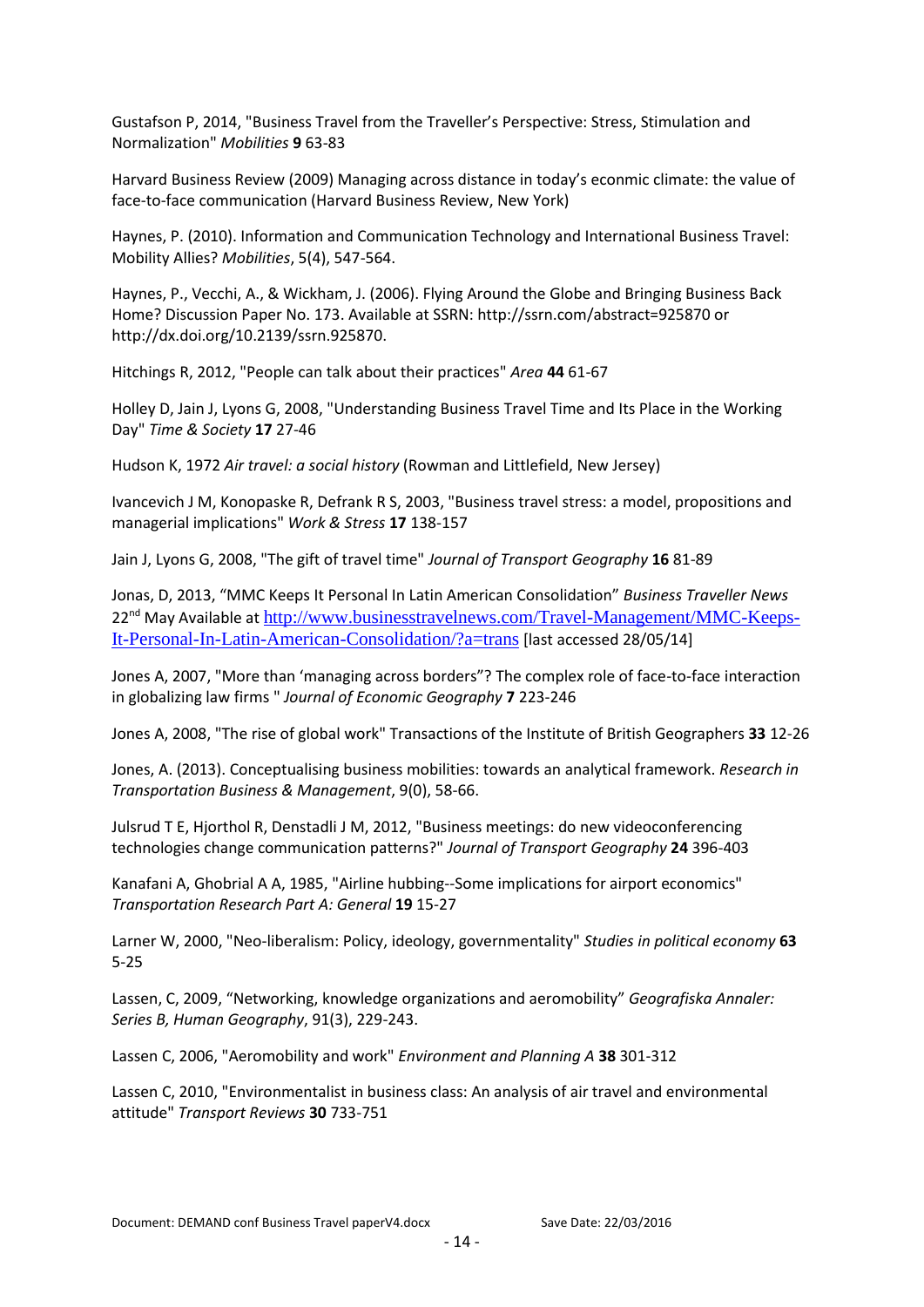Lassen, C. and Jensen, O. B. 2004. "Den globale Bus—om arbejdsrejsers betydning i hverdagslivet [The global bus]". In *Arbejdssammfund? Den beslaglagte tid og den splittede identitet*, Edited by: Jacobsen, M. H. and Tonboe, J. 240–279. København: Hans Reitzels Forlag.

Latham, M. 1994. *Constructing the Team,* London: HMSO.

Lyons G, 2013, "Business travel—The social practices surrounding meetings" *Research in Transportation Business & Management* **9** 50-57

Mason K J, 2000, "The propensity of business travellers to use low cost airlines" *Journal of Transport Geography* **8** 107-119

Massey D, 1995 Spatial divisions of labour: social structures and the geography of production. (MacMillan, Basingstoke)

McNeill D, 2008 The global architect. Firms, fame and urban form (Routledge, London & New York)

McNeill D, 2009, "The airport hotel as business space" *Geografiska Annaler: Series B, Human Geography* **91** 219-228

Middleton C A, 2008, "Do Mobile Technologies Enable Work-Life Balance? Dual Perspectives on BlackBerry Usage for Supplemental Work", in *Mobility and technology in the workplace* Ed D Hislop (Routledge, London & New York) pp 209-224

Millar J, Salt J, 2008, "Portfolios of mobility: the movement of expertise in transnational corporations in two sectors-aerospace and extractive industries" *Global Networks* **8** 25-50

Mitchell W J, 2003 Hassle-Free Business Travel: Strategies for Navigating the New World of Travel (Ten Speed Press, Berkeley)

Neuman, W. L. (2011). Social research methods: qualitative and quantitative approaches. Boston: Allyn & Bacon.

Office for National Statistics (2013) "*Travelpac 2013*" Available at <http://www.ons.gov.uk/ons/rel/ott/travelpac/2013/rft-travelpac-2013.zip> [last accessed 28/05/2014]

Peck J, 2008, "Remaking laissez-faire" *Progress in Human Geography* **32** 3-43

Reckwitz A, 2002, "Toward a Theory of Social Practices: A Development in Culturalist Theorizing" *European Journal of Social Theory* **5** 243-263

Salt J, Wood P, 2012, "Recession and international corporate mobility" *Global Networks* **12** 425-543

Schatzki T R, 1996 Social practices: A Wittgensteinian approach to human activity and the social (Cambridge University Press, Cambridge)

Sheller M, Urry J, 2006, "The new mobilities paradigm" *Environment and Planning A* **38** 207-226

Shove E, 2003 Comfort, cleanliness and convenience: the social organization of normality (Berg publishers, Oxford & New York)

Shove E, Pantzar M, 2005, "Consumers, Producers and Practices: Understanding the invention and reinvention of Nordic walking" *Journal of Consumer Culture* **5** 43